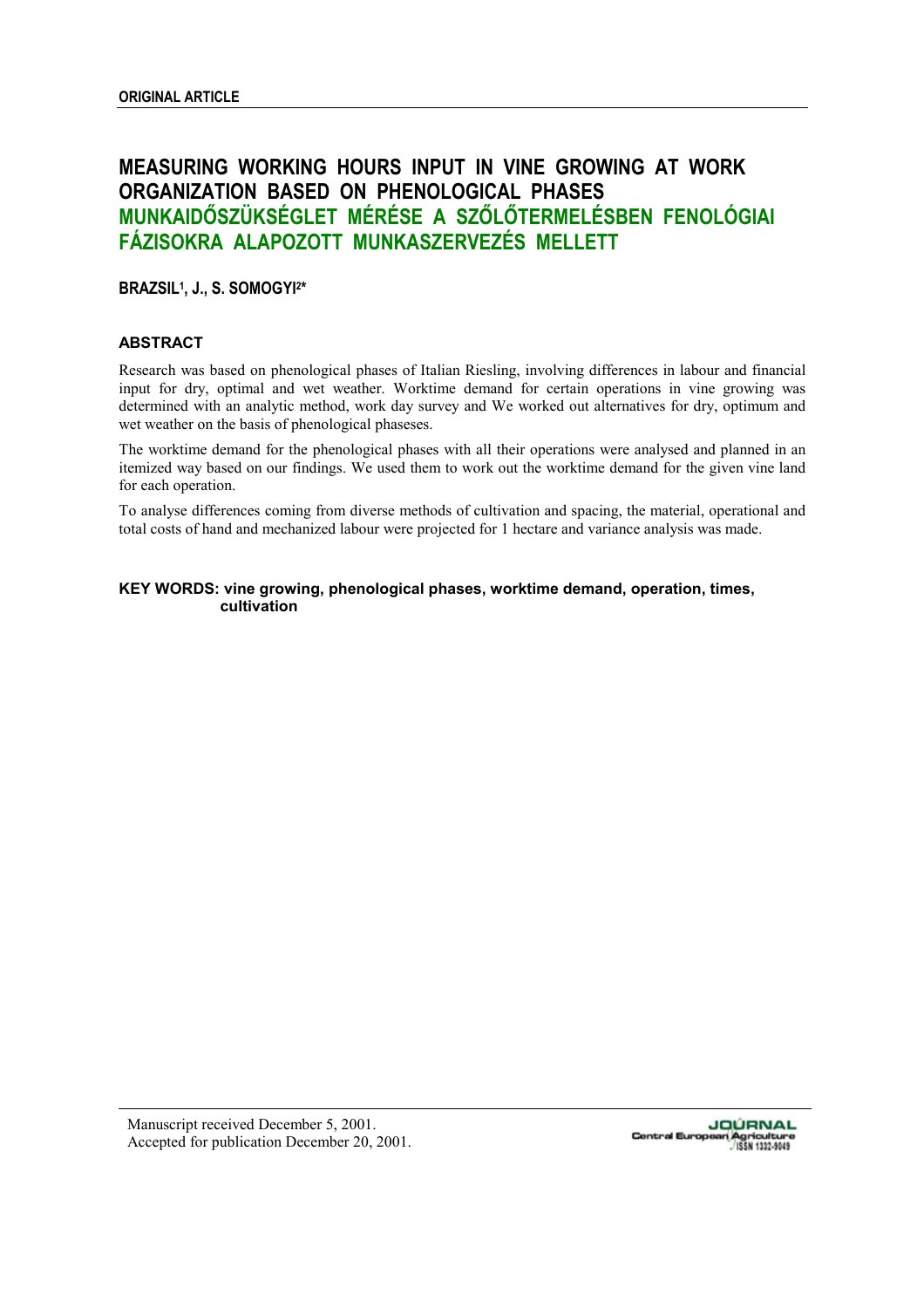## **MUNKAIDŐSZÜKSÉGLET MÉRÉSE A SZŐLŐTERMELÉSBEN FENOLÓGIAI FÁZISOKRA ALAPOZOTT MUNKASZERVEZÉS MELLETT**

## **DETAILED ABSTRACT**

Tanulmányoztuk az alkalmazott borszőlő-termelési módok munkaerő szükségletét az Olasz Rizling példáján. A kutatást a fenológiai fázisokra alapoztuk, különböző kezelési módok mellett. Az egyes munkafeladatok időszükségletét különböző módszerekkel határoztuk meg:

- A metszés esetében analitikus módszerrel.
- A fitotechnikai műveletek esetében munkanap felvételezéssel.
- Gépesített munkák esetében a Felleg-féle ciklusmódszert alkalmaztuk.

Tekintettel az időjárási eltérésekre 3 alternatívát dolgoztunk ki:

- 1. Száraz időjárásra, ami korai tavaszt jelent, kevés csapadékot, meleg nyarat és alacsony relatív páratartalmat.
- 2. Optimális időjárásban, ami normális tavaszt, kedvező agrometeorológiai feltételeket és a csapadék mennyiség kedvező eloszlását.
- 3. Nedves időjárásra, amikor a tavasz később érkezik, sok csapadékkal az egész vegetációs periódusban, meleg nyarat és magas relatív páratartalmat.
- 4. Az Olaszrizling esetében 7 fenológiai fázissal számoltunk.

Tekintetbe véve a sokéves tapasztalatot, a fenológiai fázisok következő intervallumait határoztuk meg:

- Téli periódus, a levél hullástól április 10-ig.
- Rügyfakadástól az ötleveles fázisig április 11- május 9-ig.
- A vessző fejlődés kezdetétől a virágzásig május 10-24-ig.
- Virágzás május 25- június 4-ig.
- Terméskötéstől a fürtzárásig június 5- június 30-ig.
- Fürtzáródás és növekedés a zsendülésig június 1- augusztus 25-ig.
- Zsendülés, érés augusztus 26- október 10-ig.

A megadott átlagos paraméterektől lényeges eltérések lehetnek, ámbár, ha a tavasz korábban kezdődik, minden fenológiai fázis abban az irányban tér el.

A munkaidőszükséglet elemeztük műveletenként mind a hét fenológiai fázisban és részletesen terveztük normatív értékek alapján, amelyek kutatásaink eredményei képezik.

Ezeket az eredményeket felhasználtuk a szőlő területek munkaidőszükségletének kimutatására műveletenként. Kidolgoztuk a kézimunkaerő mellett a gépimunkaerő szükségletet is az egyes függönyre és sylvozra.

Az adatok jól szemléltetik a művelési módból és tőkeszámból adódó különbségeket. A két szélső érték közötti eltérés 45,3% tesz ki. Ami lényegesen kihat a költségekre, eredményre és a munkaerő hatékonyságára.

Művelésmódból, a térállásból és a tőkeszámból adódó eltérések elemzésére a kézi, a gépi munkaerő szükséglet, anyagi, műveleti és összes költséget vetítettük 1 ha-ra és elvégeztük a variancia analizist.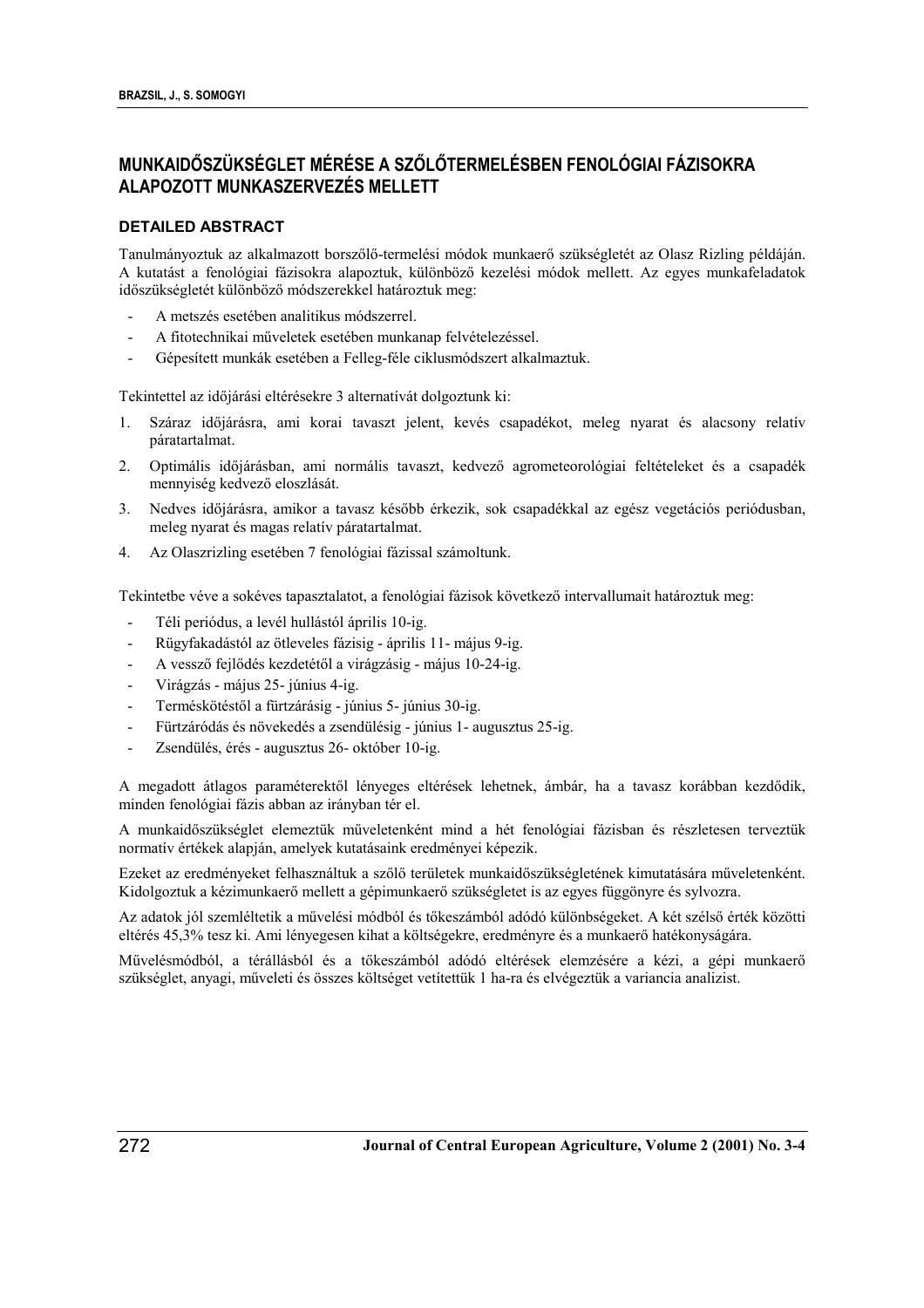#### **INTRODUCTION**

Vine is one of the plants demanding high labour input. If we study the history of vine growing, it becomes obvious that developing its production method has always been aimed at increasing quantity and quality and decreasing the amount of manual labour input, that is, raising productivity and profit.

We wanted to study the labour input of the applied production system and cultivation method in the case of Italian Riesling, the most popular vine variety in the Nivegy Valley belonging to the Balatonfüred-Csopak wine-district. The study was based on phenological phases involving differences in labour and financial input for dry, optimal and wet weather.

#### **Work time demand in vine growing as a research topic**

Work time demand for vine growing greatly differs from the similar parameters of some other plants. During growing, several operations have to be performed by hand. The work time demand for various crops is different:

| winter wheat | 12,5-18 working hours /ha/year |
|--------------|--------------------------------|
| maize        | 11-16 working hours /ha/year   |
| vine         | 565-805 working hours /ha/year |

(The working hours for field crops were calculated by data given by KITE technology – Maize and Industrial Plant Growing Cooperations Share Company – while as for vine, we used our own measurings). According to these data, live labour demand in vine growing constitutes an item whose study – by using work organizational methods – is still topical and it might yield improving results. This is in harmony with what Csepregi (1982) stated:

Work organizational activities in field crops aim at increasing the efficiency of live labour, which ultimately is a measurable result of development. This is besides professional priorities why we study –– the live labour demand of the given crop and the number of days and hours the given operation will take, considering ecological factors.

The high hand labour input raised problems in earlier times as well. Calculating according to the norms laid down by the Ministry of State Farms in 1955, which shows the level of mechanization as well, the

following amounts of working hours were needed to cultivate one hectare of vineland:

| in hilly areas: | 3833 working hours |
|-----------------|--------------------|
| in slope areas: | 3264 working hours |
| in sandy areas: | 2821 working hours |

Accordingly, vine growing needed a lot of hand labour in earlier times as well.Change in technology ocurred rather slowly. In 1960, the ratio of vineyards cultivated with machines constituted only 1% of the total area, and cultivation performed by animal power was estimated only 5-6%.Development after this, however, speeded up considerably. In the 1970 s, in farms located in the highlands of Balaton, the use of working hours was about 700 hours as a result of technological change.Based on our research of several years we found different values. Differences emerged between worktime demand and utilization, which was the result of differences between normative values and actual worktime input.

#### **Methods applied**

Worktime demand for the various operations in vine growing was determined with different methods:

- using analytic method in pruning
- working day surveying in phytotechnical operations
- using the Felleg-type operational cycle-time method for working operations by machinery.

When cycle time method was used, we determined turn around as follows:

$$
M = \frac{10000 \cdot X_3}{X_4 \cdot X_5 \cdot K}
$$

 $M =$  number of one way turns  $X_3$ = capacity of container  $X_4$ = working width  $X_5$ = length of plot  $K =$  the dose applied or average yield

Knowing the number of one vay turns and/or having corrected it, cycle time was calculated in the following way: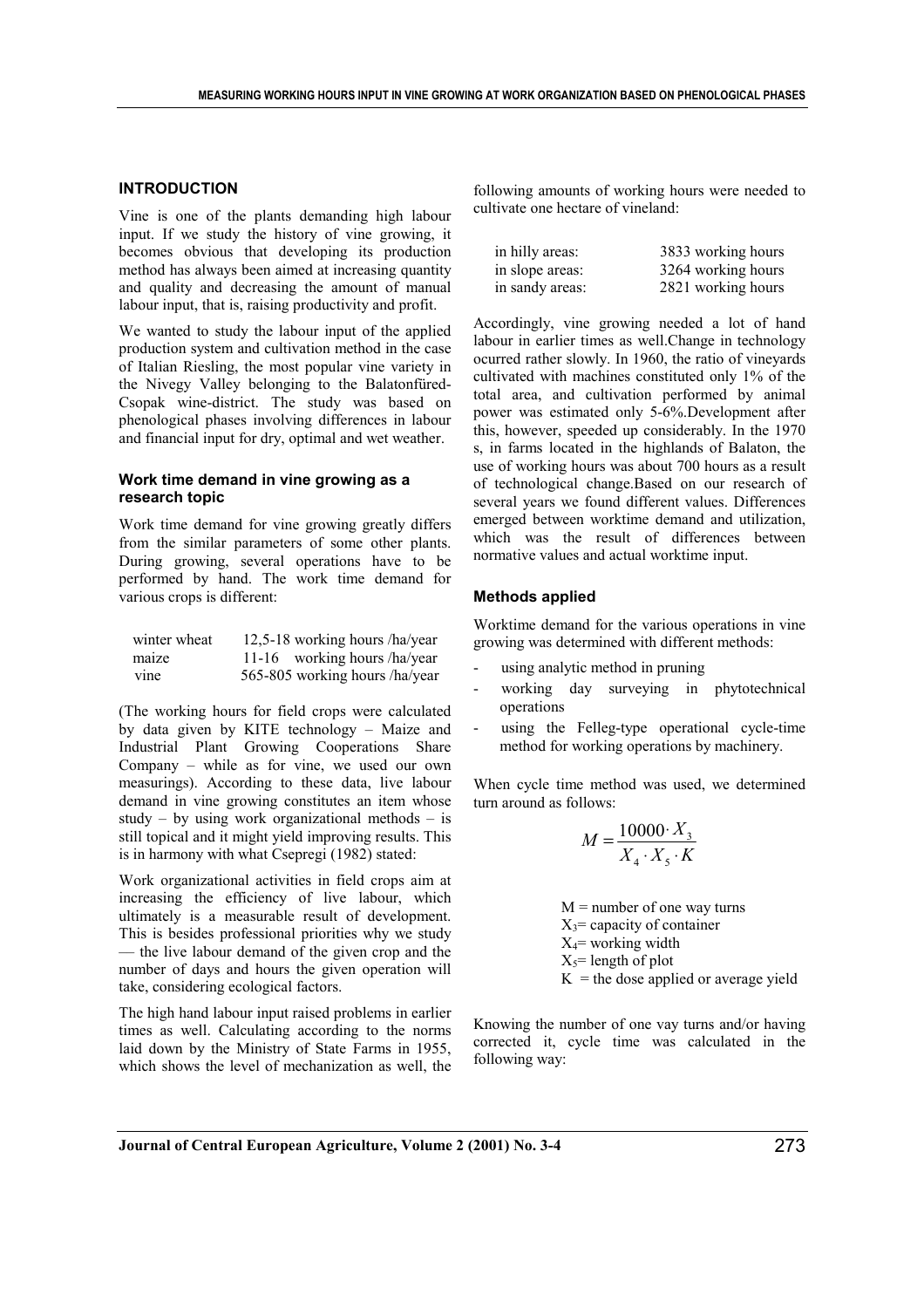$$
I = M \cdot \left(i_2 + \frac{0.06 \cdot X_5}{V}\right) + j
$$

 $I = cycle time$  $i<sub>2</sub>$  = time of turn at the end of the plot  $v = speed of work$  $j =$  time for filling or emptying

Cycle time or base-time, calculated this way, complemented with the other elements of useful time and in this way we got time value, which did not contain time losses.

Operations performed by machines belong to several types. As for tilling, it is defined as a main operation, while some other operations involving the application of chemicals, fertilizers etc. belong to the main, sub or basic types of operations. During calculating a procedure adequate for the plant should be used (FELLEG 1973).

In the case of main and sub-type operations, output is higher, consequently working hour requirement is lower with this kind of working method than with the main type, since both operations (main and subtype) are done with the same machine, so areal output is lower, while working hour requirement is higher.

Working hour requirement calculated with analytic and Felleg's method of operational cyclic time was checked by surveying working days in the model farm on several occasions.

## **Work organization based on phenological phases**

While planning real processes, we worked out three alternatives because of the diversity of weather factors. They might help organize working processes and operations: It is necessary because agrometeorological factors determine not only agrotechnical requirements but also affect starting and finishing times of agrotechnical periods. The three basic ways, models are as follows:

- 1. For dry weather, which involves early spring, little and uneven precipitation, hot summer, low relative humidity (atmospheric drought).
- 2. For optimum weather, with optimal spring, favourable agrometeorological conditions,

evenly distributed and adequate amounts of precipitation.

3. For wet weather with spring arriving later than normal, too much precipitation during growing season, cool summer and high relative humidity.

The operations to be performed in vine lands were planned on the basis of phenological phaseses in all models, in harmony with the method of cultivation, spacing and parameters required in the given technique.

#### **Phenological phases**

There are seven phenological phases in wine grape growing in the case of Italian, Riesling – the most popular variety in the region. Taking the long experience into account, phenological phases can be determined with the following intervals:

| Dormancy                                     | from leaf fall to<br>10 the April             |
|----------------------------------------------|-----------------------------------------------|
| From bursting of buds<br>to the 5 leaf stage | between April 11<br>& May 9                   |
| From growth of shoots<br>to blossom time     | between May 10<br>& May 24                    |
| Flowering                                    | between May 25<br>$\&$ June 4                 |
| From setting to the<br>closing of cluster    | between June 5 $\&$<br>30. Closing of cluster |
| Growing till sprouting                       | between July 1<br>& August 25                 |
| Sprouting, ripening                          | between August 26<br>& Oct. 10                |

There might be considerable divergences from the above average parameters, although when growing season begins earhier, all the phenological phases move in that direction.

From the point of view of work organization, the necessary operations in the given phenological phase have to be performed in their optimal sequence, we have to keep waiting times, consider their capacity demand, agrometeorological conditions, the number of performable working hours and choosing the suitable period for the operation.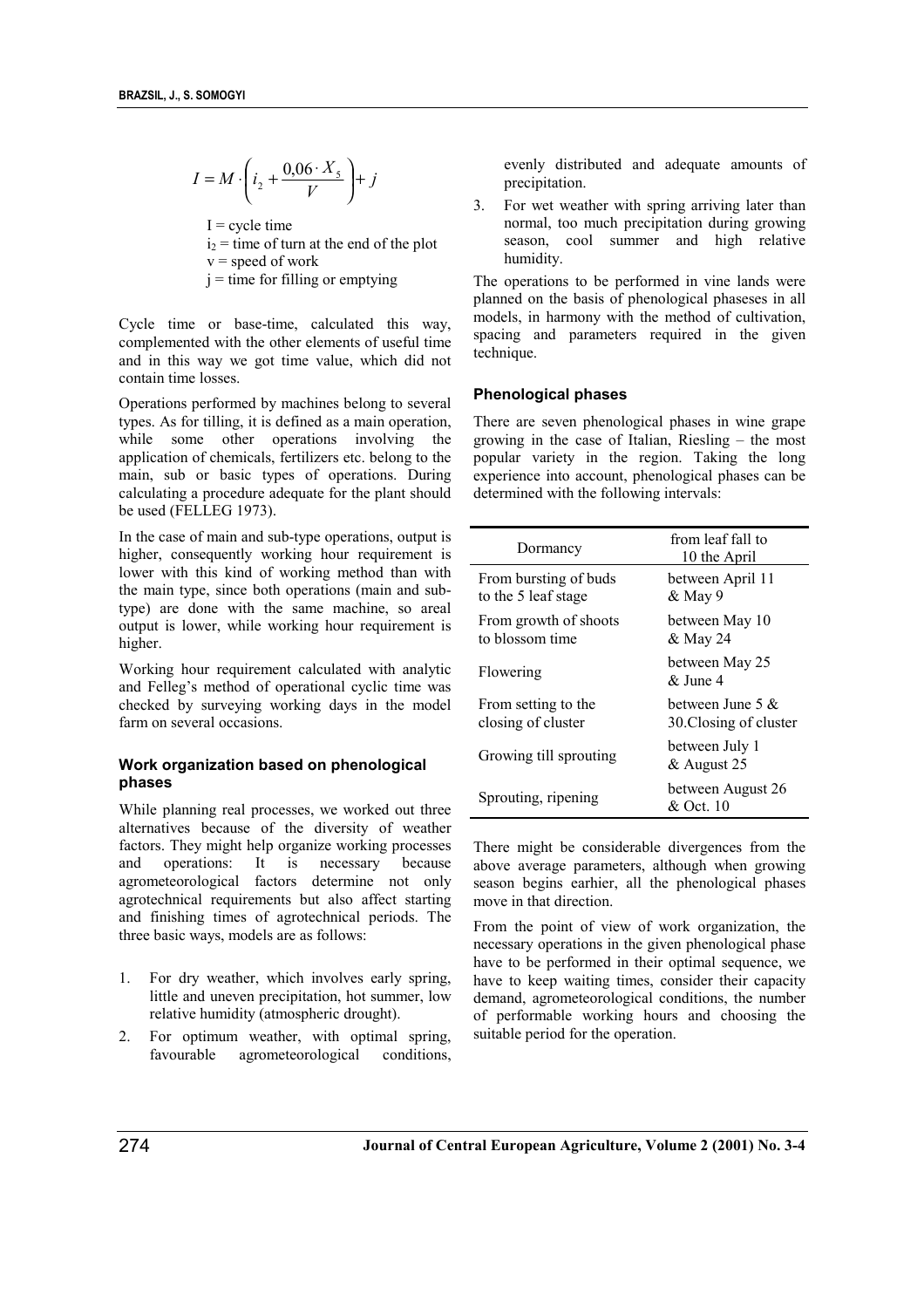#### **Characteristics of operations in certain phenological phases**

**The first phenological phase** with vine is dormancy, which actually is the longest of all. It begins after the vine shoots are ready and leaves have fallen, and it lasts up to the bursting of buds. During this period, five operations have to be performed – their sequence is to be determined on a professional, logical basis.

**Pruning** is one of the most important operations. There is a long period of time to do it. The optimum time, however, is early, spring, when the weather is better and longer shifts can be organized. Damages of winter frost can also be corrected. Bud loading – that is the number of buds left – should be shaped according to the parameters of the vine land, considering professional and market situations. In general, during pruning, the necessity of individual care is expressed to a great extent.

The operation of pruning is split up into operation elements, allocating a certain amount of time to each element – this is how we established the normative working hour demand for each vine stock. Difficulties in measuring was caused by the fact that elements of operation are converging, and are hardly separable.

Elements of operation within pruning are as follows: surveying, clearing, forming the number of buds, removing the shoots that we cut, inspecting bud loding. From the description of the above operation elements it becomes obvious how complicated the task is. In spite of this, we had to find normative time and calculate working hours demand for one unit area for both cultivation methods as well as spacing.

Following pruning we have to **get rid of the cuttings**, the method to be used here can be cutting up or collecting and carrying them off. As we found, both of them demand a similar amount of time.

**Reparing the trellis system** in a frost-free period after pruming is easier and more simple, but it has to be done before the binding operation. Its normative time demand is difficult to calculate, it can rather be determined in an empiric way.

**Binding the stem and the shoots** has to be performed after pruning but before buds are bursting. Its worktime demand is similar when normative time value is used for calculation.

**Nutrient supply** – two main types – manuring and fertilization. Manuring is a task that has to be repeated every 3-4 years, while fertilization is to be performed annually.

**The second phenological phase** falls between bursting of buds and the 5 leaf stage, during which the first tillage and plant protection operations have to be done.

**The first spraying** can come before cultivation within the row and hoeing but in this case, waiting time has to be considered because of health regulations. Surface cultivating in rows combined with land clearing is done with a reinforced mechanical hoe provided with a side breaker plough.

The hoe goes in the rows twice. A power machine of 38 KWh output or bigger is needed, eg. a four – wheel drive tractor. The other tillage operation, mechnical hoeing has to be done from two sides after land clearing as soon as possible to prevent the soil from drying.

**The third phenological phase** lasts from shoot growth, the 5 leaf stage, to flowering. During this about 2 weeks' period, shoot selection and binding have to be performed, furthermore the second spraying has to be done and the  $3<sup>rd</sup>$  surface tillage is also due.

**Stem clearing, shoot selection** – as an operation it can be done in two steps or in one. If we do it separately, the total working hours requirement may increase as a result of more locomotion.

**The second spraying** is done prior to flowering between 20-25 May with systemic chemicals of longer residual action.

The third surface tillage is needed to kill weeds and it can be done with discs and a ring float or with a cultivator and a smoolher.

**The fourth phenological phase** is very important from the point of view of yield formation. This is the period of time which takes 6-8 days with certain varieties under optimal weather conditions, so, if possible, no operation should be planned. Should flowering take longer – as the lesser evil – spraying must not be delayed.

**The fifth phenological phase** involves the period from fruit setting to the closing of cluster and is usually accompanied with intensive shoot growth. It is typical that these 25 days, 2 sprayings – and out of the two phytotechnical operations  $-2$  shoot selection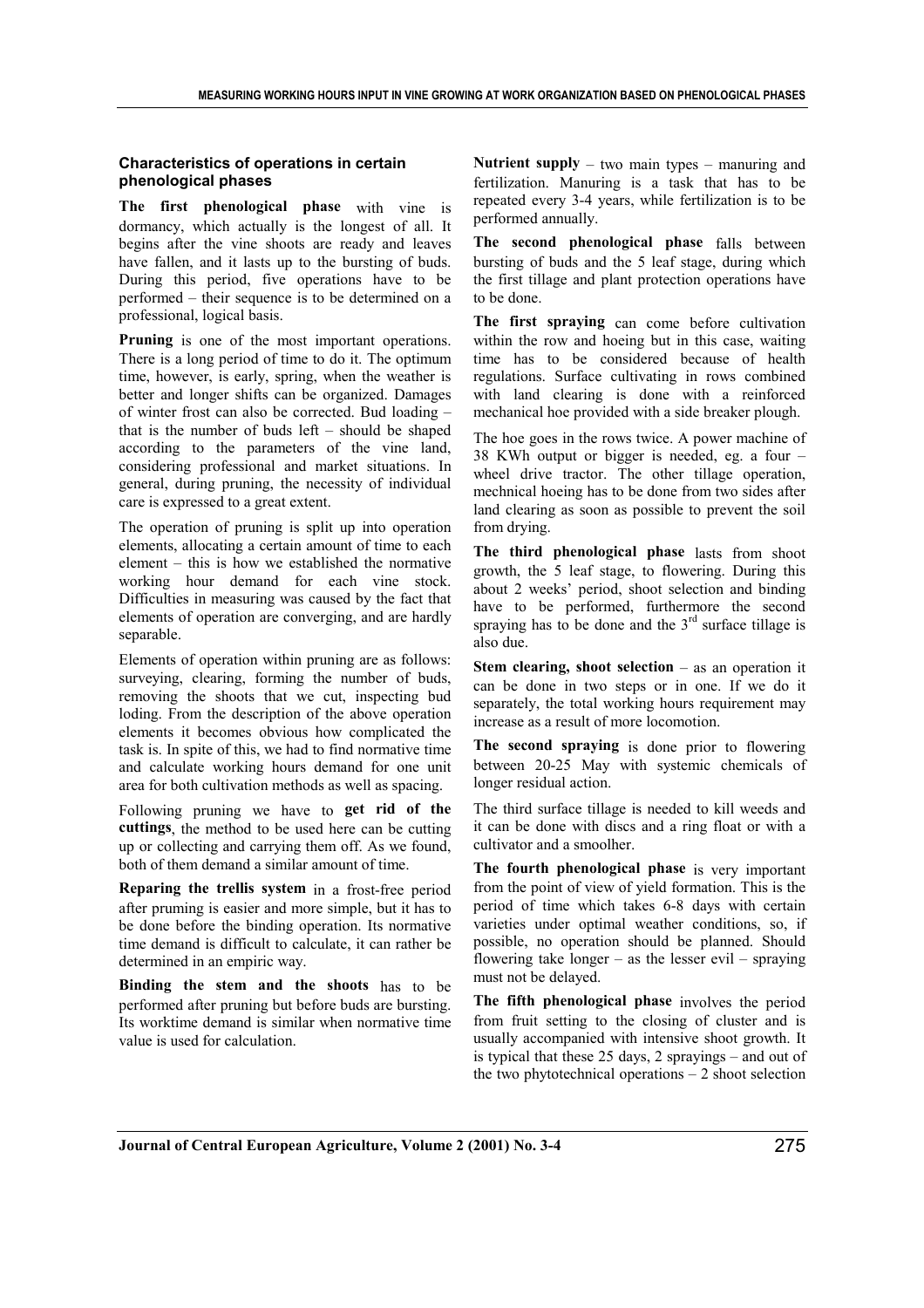-, stem clearing and binding in the shoots have to be performed.

**The third spraying** has an outstanding importance from the point of view of yield. The occurrence of early grape mildew and botrytis falls on this period, furthermore the first generation of grape berry moth is also likely to appear.

As a result of intensive shoot growth, shoot selection and binding are due to be done parallel with stem clearing.

**The fourth spraying** is to be performed at the end of June till the closing of cluster the. Working time demand for this spraying is the same as for earlier ones, but the dose is at its highest, consequently it requires a longer time, just like water transportation and filling.

**The 6th phenological phase** lasts for about 45 days, from the **closing of clusters** to sprouting. With the Italian Riesling variety, it takes up the whole of July and the beginning of August.

**The 5th spraying** concentrates on protection against peronospora and powdery mildew.

**Pinching off** falls on the  $2<sup>nd</sup>$  decade of July. Intensive shoot growth is over by now, and the vine plant is made to develop the clusters more intensively. Pinching off is followed by the  $6<sup>th</sup>$ spraying with contact chemicals. The best time to do it is directly after pinching the vine off because it helps the unprotected surface on vine shoot ends to heal up.

Around this time, following pinching off, the  $3<sup>rd</sup>$ cultivation within the rows has to be done to kill the weeds.

**The seventh phenological phase** covers the period between sprouting and ripening. All the plant protection operations are now finished, the phytotechnical operations also. At the and of the  $4<sup>th</sup>$ cultivation within the rows hoeing should be done in reparation for harvesting.

Table 1. Changing working hours requirement with different spacing and methods of cultivation for Italian Reisling Variety under optimal weather conditions in the Balaton Highlands

| Operation                          |                          | Single Curtain<br>3, 5x1, 20<br>2380 vine-<br>stocks/ha |                          | High Cordon<br>Single Curtain<br>2,9x0,9<br>3, 5x1, 2<br>2380 vine-<br>3830 vine-<br>stocks/ha<br>stocks/ha |                          |                          | High Cordon<br>2,9x0,9<br>3830 vine-<br>stocks/ha |               |
|------------------------------------|--------------------------|---------------------------------------------------------|--------------------------|-------------------------------------------------------------------------------------------------------------|--------------------------|--------------------------|---------------------------------------------------|---------------|
|                                    | hour                     | $\frac{0}{0}$                                           | hour                     | $\frac{0}{0}$                                                                                               | hour                     | $\frac{0}{0}$            | hour                                              | $\frac{0}{0}$ |
| Pruning                            | 99                       | 17,6                                                    | 64                       | 10, 3                                                                                                       | 137                      | 19,1                     | 96                                                | 11,9          |
| Removing cut-off                   | 1                        | 0, 2                                                    | 1                        | 0, 2                                                                                                        | 1                        | 0,1                      | $\mathbf{1}$                                      | 0,1           |
| Repairing supporting system        | 13                       | 2, 3                                                    | 25                       | 4,0                                                                                                         | 18                       | 2, 5                     | 31                                                | 3, 9          |
| Binding stem                       | 40                       | 7,1                                                     | 50                       | 8,0                                                                                                         | 64                       | 8, 9                     | 80                                                | 9, 9          |
| Clearing stem and Shoot selection  | 35                       | 6, 2                                                    | 85                       | 13,7                                                                                                        | 58                       | 8,1                      | 127                                               | 15, 8         |
| Binding shoot                      | $\overline{\phantom{0}}$ | $\overline{\phantom{0}}$                                | 46                       | 7,4                                                                                                         | $\overline{\phantom{0}}$ | $\overline{\phantom{a}}$ | 75                                                | 9, 3          |
| Combing                            | 45                       | 8,0                                                     | $\overline{\phantom{0}}$ | $\overline{\phantom{a}}$                                                                                    | 71                       | 9, 9                     | $\overline{\phantom{0}}$                          | $\equiv$      |
| Pinching off                       | 22                       | 3, 9                                                    | 22                       | 3, 5                                                                                                        | 32                       | 4,5                      | 32                                                | 4,0           |
| Cutting off tillering              |                          | $\qquad \qquad -$                                       | 19                       | 3,1                                                                                                         | $\overline{\phantom{0}}$ | $\overline{\phantom{a}}$ | 25                                                | 3,1           |
| Hoeing                             | 8                        | 1,5                                                     | 8                        | 1,3                                                                                                         | 10                       | 1,4                      | 10                                                | 1, 2          |
| <b>Spraying</b>                    | 9                        | 1,6                                                     | 9                        | 1,4                                                                                                         | 11                       | 1,5                      | 11                                                | 1,4           |
| Guarding the                       | 40                       | 7,1                                                     | 40                       | 6, 4                                                                                                        | 64                       | 8,9                      | 64                                                | 8,0           |
| vinegard                           | 21                       | 3,7                                                     | 21                       | 3, 4                                                                                                        | 21                       | 2, 9                     | 21                                                | 2,6           |
| Picking grapes by hand             | 200                      | 35,1                                                    | 200                      | 32, 2                                                                                                       | 200                      | 27,8                     | 200                                               | 24,8          |
| Machines used                      | 10                       | 1,8                                                     | 10                       | 1,6                                                                                                         | 10                       | 1,4                      | 10                                                | 1, 2          |
| Carrying empty and full containers | 20                       | 3,5                                                     | 20                       | 3, 2                                                                                                        | 20                       | 2,8                      | 20                                                | 2, 5          |
| Nutrient supply                    | 2                        | 0, 4                                                    | 2                        | 0, 3                                                                                                        | 2                        | 0, 3                     | 2                                                 | 0, 3          |
| Total                              | 565                      | 100                                                     | 622                      | 100                                                                                                         | 719                      | 100                      | 805                                               | 100           |

Source: own data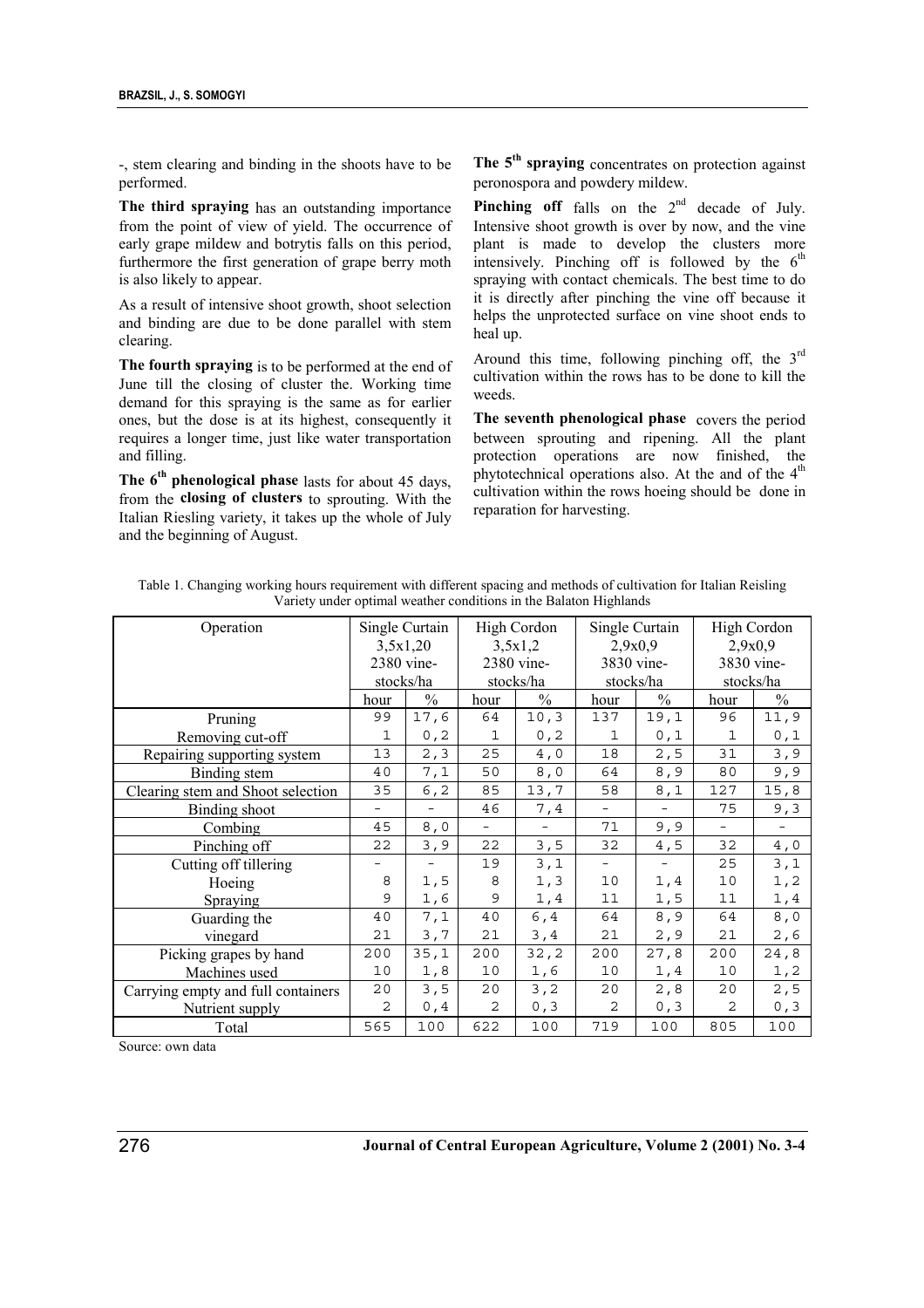The tool for the  $4<sup>th</sup>$  cultivation within the rows is the reinforced mechanical hoe combined with a side breaker plough.

**Vintage** (harvest) is the operation during the ripening period. Its time should be determined considering viticultural needs. It takes place at different times depending on variety, which should also be considered when choosing vine varieties. Working hour demand for Italian Riesling is 200 h/ha  $(0.5 \t1/10 \text{ hour}^3 \text{ working day})$ . The other related operations (empty and full trays and butts) demand 20 h/ha, and using machines take up 10 h/ha.

The last operation in the calendar year is the  $5<sup>th</sup>$ cultivation within the rows, which – in classical terminology is called ploughing in. Burying is done with a plough or a medium depth cultivator and a plough share fixed on one side. This operation should be done in the dormancy period, at the end of the calendar year.

We found considerable differences concerning the costs of certain operations and with most of them there was no material cost indicated. The two most important items are the use of fertilizer and vintage. Fertilization involves material and operational costs, while vintage includes only operational costs, which is higher than all the others.

To analyse differences coming from diverse methods of cultivation and spacing, the material, operational and total costs of hand and mechanized labour were projected for 1 hectare and variance analysis was made (table 2).

## **CONCULSIONS**

- The single curtain method of cultivation at both spacings requires less worktime than high cordon.
- The high time demand of phytotechnical operations, their limited time-interval all indicates that single curtain cultivation at similar spacing requires by 10% less worktime than high cordon.
- The worktime requirement of pruning is increased by the rising number of vine – stocks deriving from changes in spacing, consequently pruning vine in single curtain cultivation takes higher worktime values than in high cordon.
- Studying operations in the dormancy period (pruning, reparing the support system, binding) it can be stated that single curtain cultivation demands more time expressed both in working

| By hand                                       |                      | equirement (hour) |                        |         |                |                        |         | Its costs(eFt) |                        |                 |       |                        |
|-----------------------------------------------|----------------------|-------------------|------------------------|---------|----------------|------------------------|---------|----------------|------------------------|-----------------|-------|------------------------|
|                                               |                      | By machine        |                        |         | material       |                        |         | cultuvation    |                        |                 | Total |                        |
| deviati<br>ž<br>average<br>ariation           | average<br>$\vec{B}$ | ҉                 | deviation <sup>1</sup> | average | *<br>%         | deviation <sup>1</sup> | average | *\$            | deviation <sup>1</sup> | average         | ž     | deviation <sup>1</sup> |
| 206<br>5<br>$\overline{6}$                    | 71.0                 | 95.6              | 21.7                   | 107.4   | 93.9           | 52.5                   | 263.1   | š              | 69.4                   | 370.4           | 94.7  | 103.4                  |
| 207<br>100.0<br>26                            | 군                    | 100.0             | 22                     | 114.3   | 100.0          | â                      | 272,7   | 100.0          | 68.8                   | 391,1           | 100.0 | 106.3                  |
| 217<br>104,5<br>29                            | 79,4                 | 107,2             | ផ                      | 118,5   | 103,7          | žé                     | 294.5   | 108,0          | 74.0                   | 412,853         | 105,6 | 110.9                  |
| $\frac{1}{2}$<br>21,7<br>$\mathrm{SLD}_{5\%}$ | 1.8                  | ă                 |                        | 22      | $\frac{1}{11}$ |                        | 9.6     | S              |                        | 9.2             | 23    |                        |
| 24.5<br>330)                                  |                      | 55.9              |                        | 343     |                |                        | 28.3    |                |                        | $\overline{23}$ |       |                        |
| p<0,1%<br>Szignif                             |                      | p<0,1%            |                        | p<0,1%  |                |                        | p<0,1%  |                |                        | p<0,1%          |       |                        |